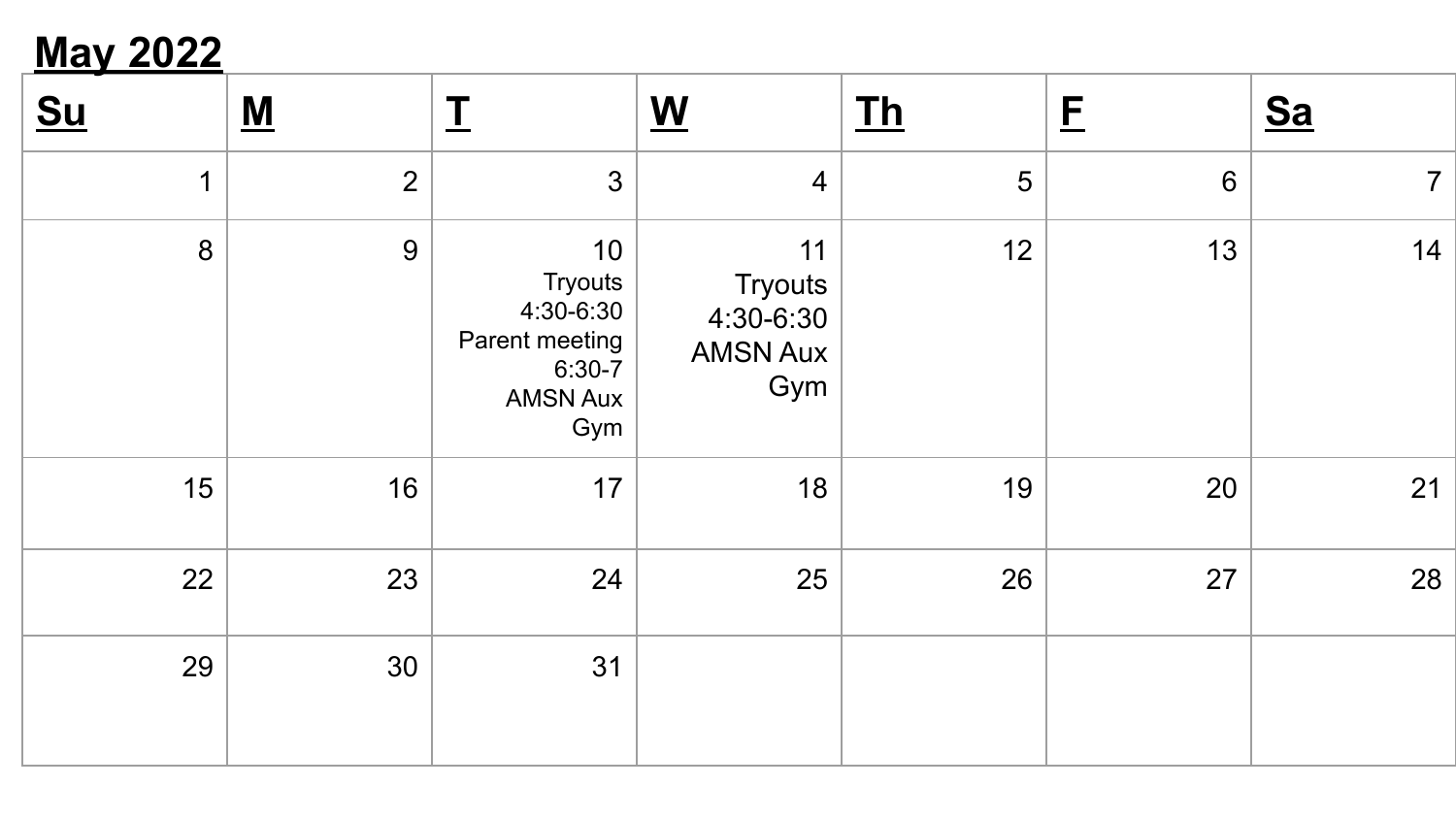## **June 2022**

| <u>Su</u> | $\underline{\mathbf{M}}$ | <u>T</u>                               | $\underline{\mathbf{W}}$                                       | $Ih$                                   | $\mathbf{E}$ | $S_{a}$        |
|-----------|--------------------------|----------------------------------------|----------------------------------------------------------------|----------------------------------------|--------------|----------------|
|           |                          |                                        | 1                                                              | $\overline{2}$                         | 3            | $\overline{4}$ |
| 5         | $6\,$                    | $\overline{7}$                         | 8                                                              | $9\,$                                  | 10           | 11             |
| 12        | 13                       | 14<br>Practice<br>AMSN 9am<br>$-12$ pm | 15<br>Practice<br>AMSN 9am<br>$-12$ pm<br><b>Fitting 11-12</b> | 16<br>Practice<br>AMSN 9am<br>$-12$ pm | 17           | 18             |
| 19        | 20                       | 21                                     | 22                                                             | 23                                     | 24           | 25             |
| 26        | 27                       | 28                                     | 29                                                             | 30                                     |              |                |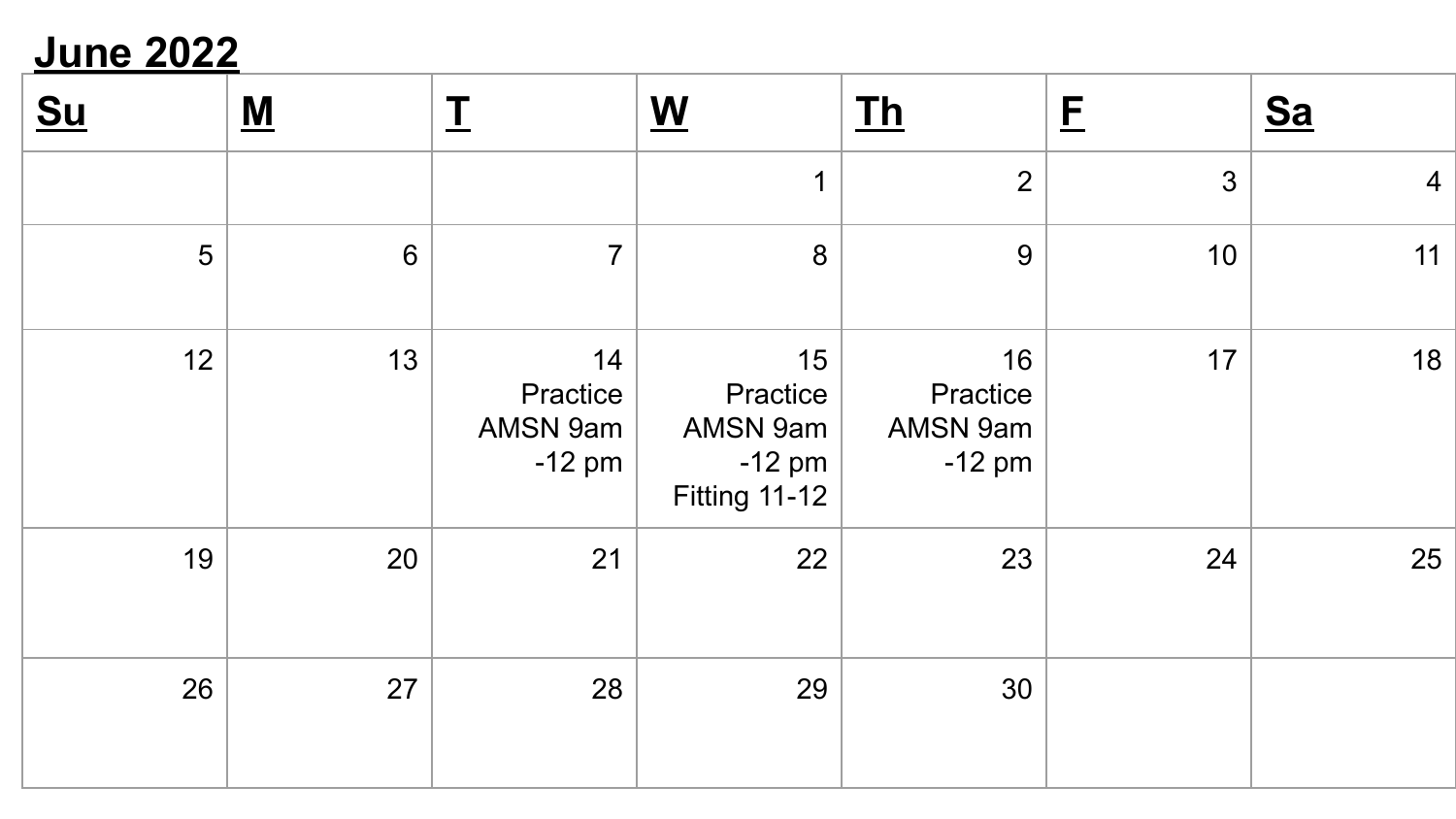| <u>July 2022</u><br><u>Su</u> | $\underline{\mathbf{M}}$ | $\mathbf I$                            | $\underline{\mathbf{W}}$               | $Th$                                   | E           | $S_{a}$                    |  |  |
|-------------------------------|--------------------------|----------------------------------------|----------------------------------------|----------------------------------------|-------------|----------------------------|--|--|
|                               |                          |                                        |                                        |                                        | $\mathbf 1$ | $\overline{2}$             |  |  |
| $\mathfrak{S}$                | $\overline{4}$           | 5                                      | $6\phantom{1}$                         | $\overline{7}$                         | 8           | 9                          |  |  |
| 10                            | 11                       | 12<br>Practice<br>AMSN 9am<br>$-12$ pm | 13<br>Practice<br>AMSN 9am<br>$-12$ pm | 14<br>Practice<br>AMSN 9am<br>$-12$ pm | 15          | 16                         |  |  |
| 17                            | 18                       | 19                                     | 20                                     | 21                                     | 22          | 23                         |  |  |
| 24<br>31                      | 25                       | 26                                     | 27                                     | 28<br>First Day of<br>School           | 29          | 30<br>Possible Day<br>Camp |  |  |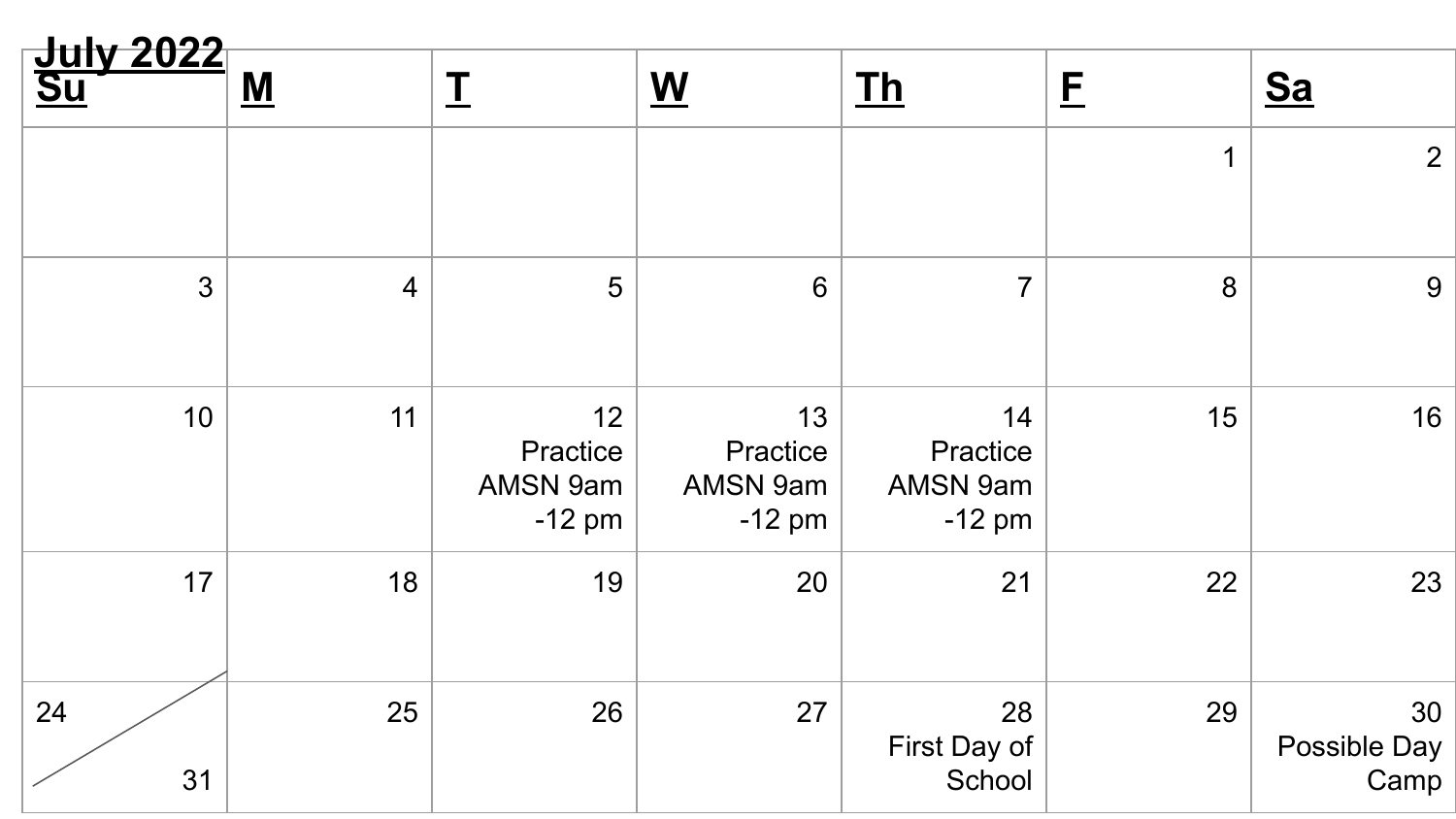# **August 2022**

| <u>Su</u>      | <u>M</u>             | $\mathbf I$                       | $\underline{\mathbf{W}}$ | <u> Th</u>                                             | $\mathsf{E}% _{T}$ | $\underline{\underline{Sa}}$ |
|----------------|----------------------|-----------------------------------|--------------------------|--------------------------------------------------------|--------------------|------------------------------|
|                | Practice 4:30-6      | $\overline{2}$<br>Practice 4:30-6 | 3<br>Practice 4:30-6     | 4<br>Practice 4:30-6                                   | 5                  | 6                            |
| $\overline{7}$ | 8<br>Practice 4:30-6 | 9<br>Practice 4:30-6              | 10<br>Practice 4:30-6    | 11<br>Practice 4:30-6                                  | 12                 | 13                           |
| 14             | 15                   | 16<br>Practice 4:30-6             | 17<br>Practice 4:30-6    | 18<br>7th grade<br>football game @<br><b>HOME 5:30</b> | 19                 | 20                           |
| 21             | 22                   | 23<br>Practice 4:30-6             | 24<br>Practice 4:30-6    | 25<br>8th grade<br>football game @<br><b>HOME 6:30</b> | 26                 | 27                           |
| 28             | 29                   | 30<br>Practice 4:30-6             | 31<br>Practice 4:30-6    |                                                        |                    |                              |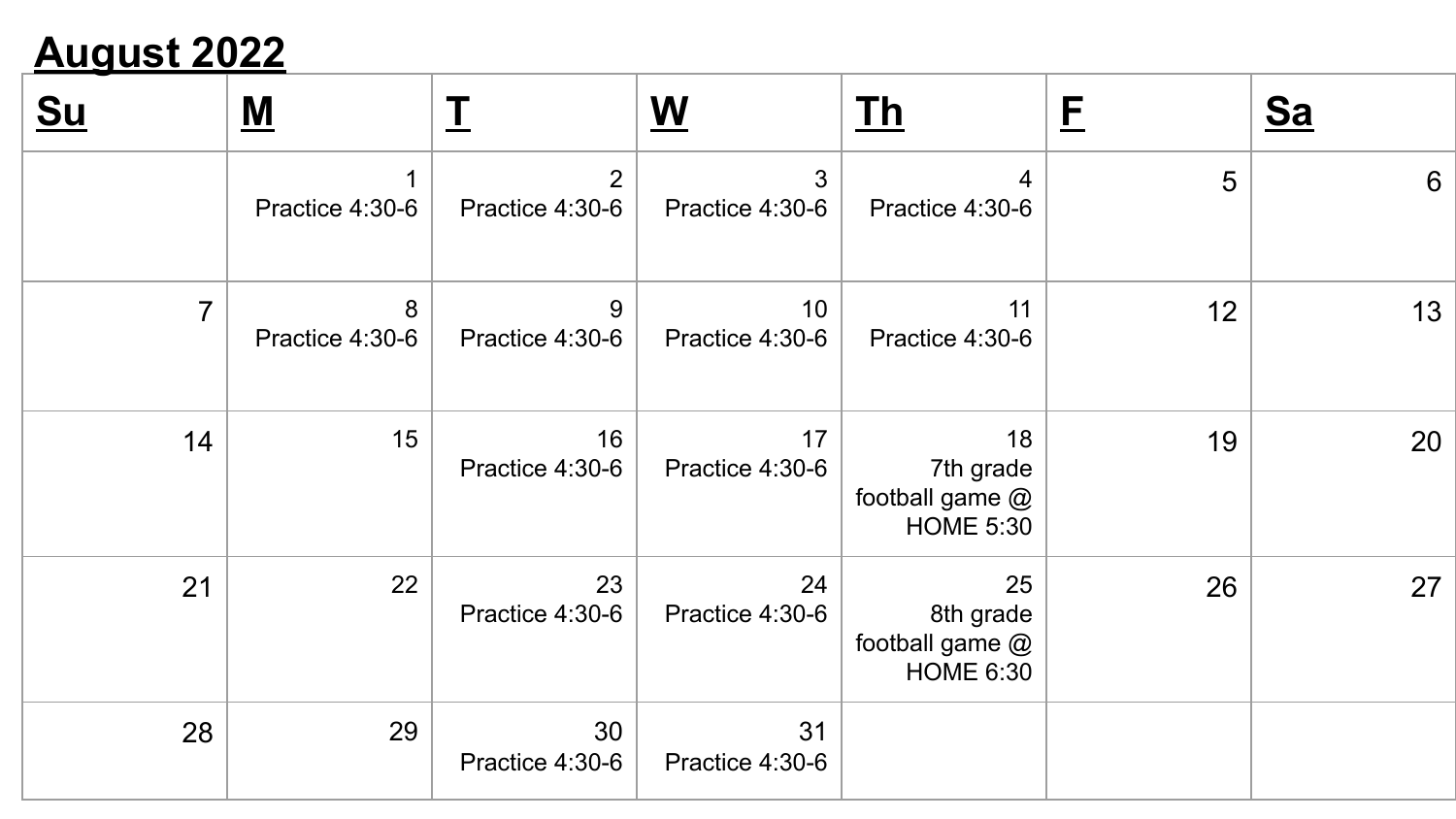| <u>September 2022</u><br><u>Su</u> ernal M |                       | I                     | $\underline{\mathbf{W}}$ | $Th$                                                     | E              | $S_{a}$         |  |  |
|--------------------------------------------|-----------------------|-----------------------|--------------------------|----------------------------------------------------------|----------------|-----------------|--|--|
|                                            |                       |                       |                          | $\frac{7}{8}$ football game<br>5:00 (5:45 8th)<br>@ HOME | $\overline{2}$ | $\mathbf{3}$    |  |  |
| $\overline{4}$                             | 5<br>Practice 4:30-6  | 6<br>Practice 4:30-6  | Practice 4:30-6          | 8<br>Practice 4:30-6                                     | 9              | 10 <sub>1</sub> |  |  |
| 11                                         | 12<br>Practice 4:30-6 | 13<br>Practice 4:30-6 | 14<br>Practice 4:30-6    | 15<br>Practice 4:30-6                                    | 16             | 17              |  |  |
| 18                                         | 19<br>Practice 4:30-6 | 20<br>Practice 4:30-6 | 21<br>Practice 4:30-6    | 22<br>Practice 4:30-6                                    | 23             | 24              |  |  |
| 25                                         | 26                    | 27<br>Practice 4:30-6 | 28<br>Practice 4:30-6    | 29<br>$\frac{7}{8}$ game 5:30<br>(6:45 8th)<br>@ HOME    | 30             |                 |  |  |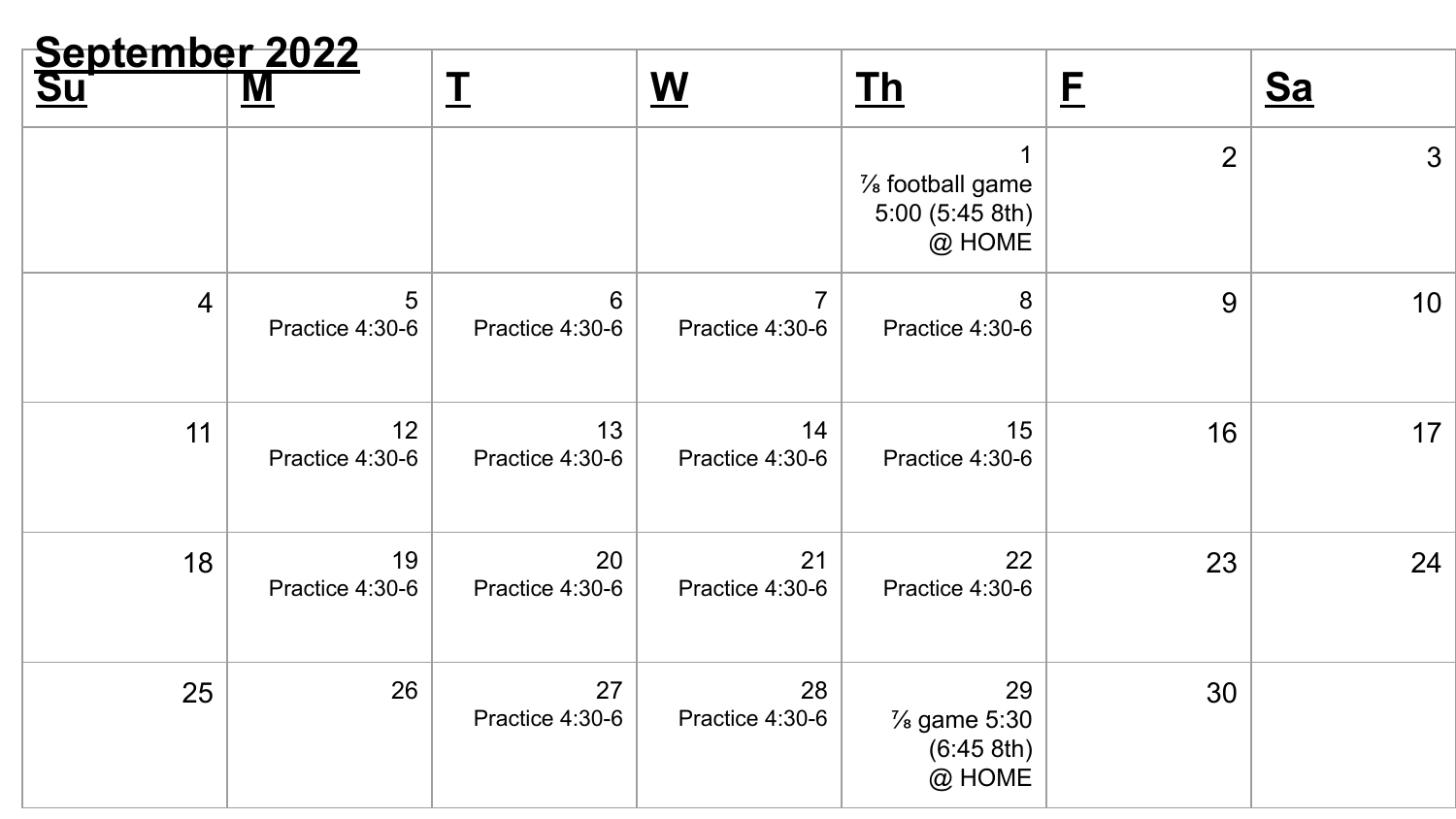# **October 2022**

| $Su$                   | $\underline{\mathbf{M}}$          | I                                 | $\underline{\mathbf{W}}$                                                                    | <u>Th</u>                                       | E              | <u>Sa</u>        |
|------------------------|-----------------------------------|-----------------------------------|---------------------------------------------------------------------------------------------|-------------------------------------------------|----------------|------------------|
|                        |                                   |                                   |                                                                                             |                                                 |                | 1                |
| $\overline{2}$         | $\mathfrak{S}$<br>Practice 4:30-6 | $\overline{4}$<br>Practice 4:30-6 | 5<br>$\frac{7}{8}$ game $\omega$<br>HOME 6 PM<br>(7:15 8th)<br>NORTH v<br><b>SOUTH GAME</b> | $6\phantom{1}6$<br><b>Basketball</b><br>tryouts | $\overline{7}$ | $\boldsymbol{8}$ |
| 9<br><b>FALL BREAK</b> | 10                                | 11                                | 12                                                                                          | 13                                              | 14             | 15               |
| 16                     | 17                                | 18                                | 19                                                                                          | 20                                              | 21             | 22               |
| 23                     | 24<br>Practice 4:30-6             | 25<br>Practice 4:30-6             | 26<br>Practice 4:30-6                                                                       | 27<br>Practice 4:30-6                           | 28             | 29               |
| 30                     | 31                                |                                   |                                                                                             |                                                 |                |                  |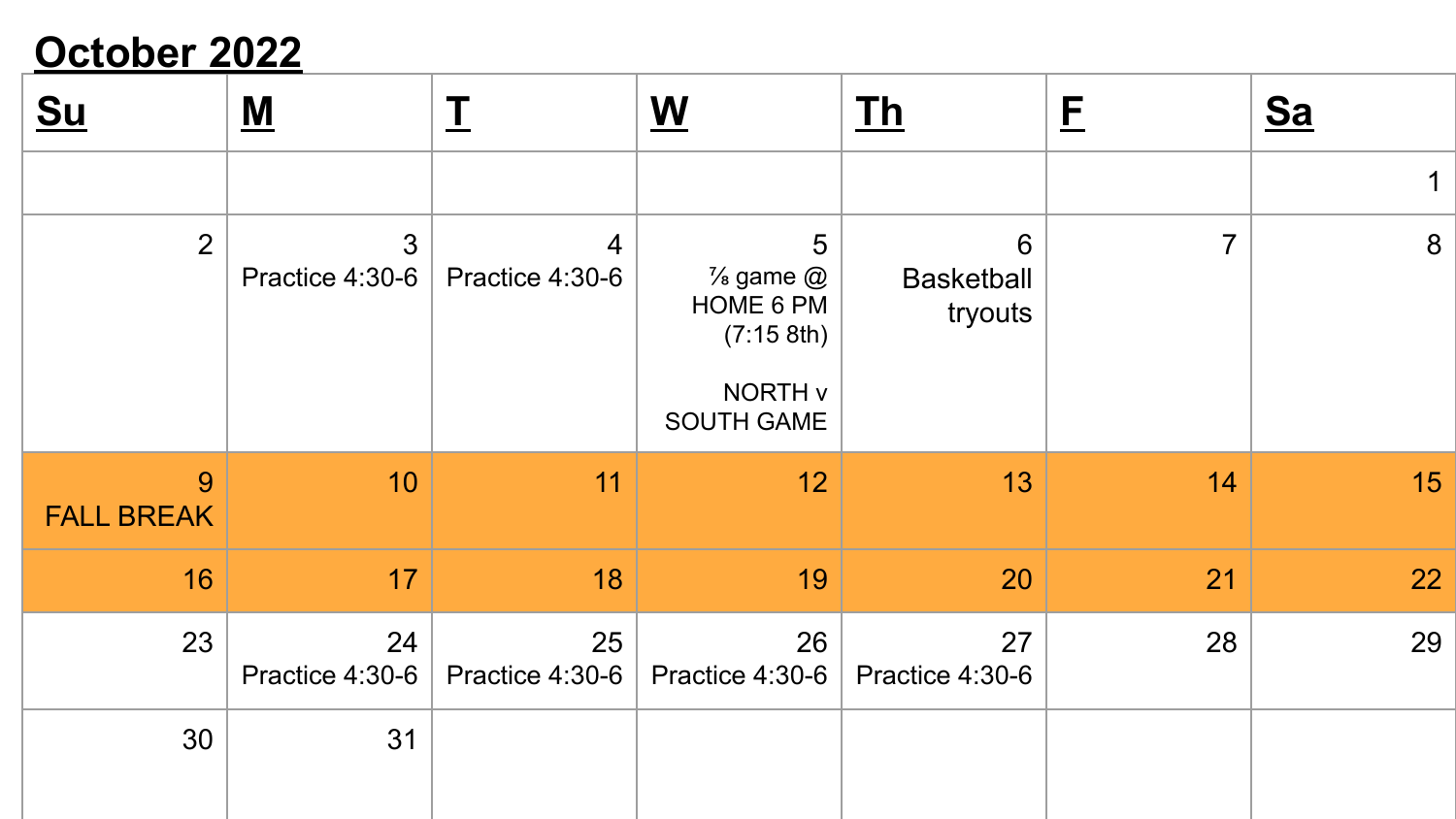### **November 2022**

| <u>Su</u> | <u>М</u>                          | 工                                       | $\underline{\mathsf{W}}$          | <u> Th</u>                         | E                  | <u>Sa</u>       |
|-----------|-----------------------------------|-----------------------------------------|-----------------------------------|------------------------------------|--------------------|-----------------|
|           |                                   | 1<br>Practice 4:30-6                    | $\overline{2}$<br>Practice 4:30-6 | $\mathbf{3}$<br>Practice 4:30-6    | $\overline{4}$     | $5\overline{)}$ |
| 6         | $\overline{7}$<br>Practice 4:30-6 | 8<br>Practice 4:30-6                    | 9<br>Practice 4:30-6              | 10 <sup>°</sup><br>Practice 4:30-6 | 11                 | 12              |
| 13        | 14<br>Practice 4:30-6             | 15<br>Practice 4:30-6                   | 16<br>Practice 4:30-6             | 17<br>Practice 4:30-6              | 18                 | 19              |
| 20        | 21                                | 22                                      | 23<br><b>THANKS</b>               | 24<br><b>GIVING</b>                | 25<br><b>BREAK</b> | 26              |
| 27        | 28                                | 29<br>Practice 4:30-6   Practice 4:30-6 | 30<br>Practice 4:30-6             |                                    |                    |                 |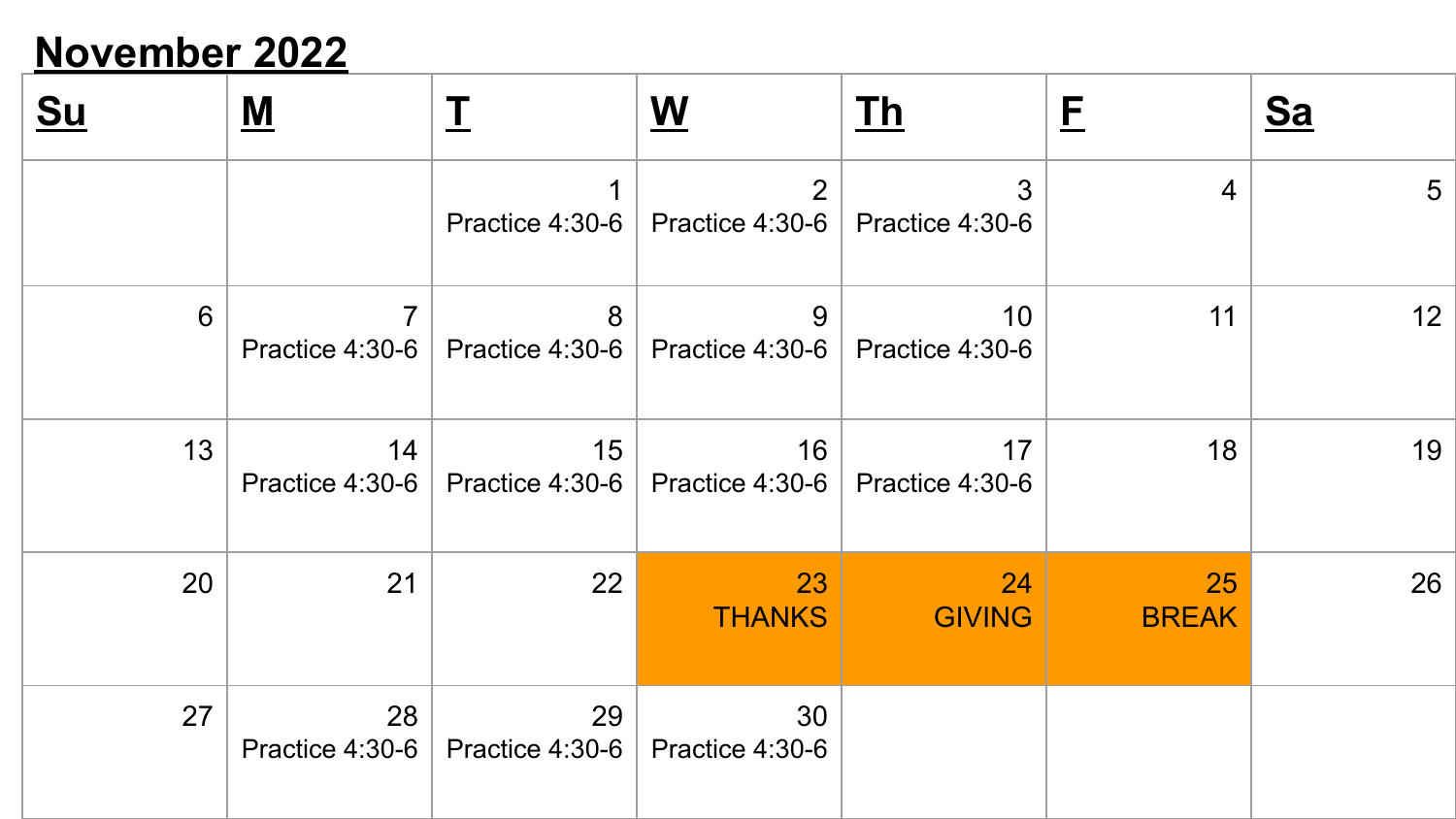### **December 2022**

| <u>Su</u>          | <u>М</u>              |                         | W                                 | <u> Th</u>            | E  | $\underline{\underline{Sa}}$ |
|--------------------|-----------------------|-------------------------|-----------------------------------|-----------------------|----|------------------------------|
|                    |                       |                         |                                   | Practice 4:30-6       | 2  | $\mathbf{3}$                 |
| 4                  | 5<br>Practice 4:30-6  | 6                       | Practice 4:30-6   Practice 4:30-6 | 8<br>Practice 4:30-6  | 9  | 10 <sup>°</sup>              |
| 11                 | 12<br>Practice 4:30-6 | 13<br>Practice $4:30-6$ | 14<br>Practice 4:30-6 $\vert$     | 15<br>Practice 4:30-6 | 16 | 17                           |
| 18<br><b>WINER</b> | 19<br><b>BREAK</b>    | 20                      | 21                                | 22                    | 23 | 24                           |
| 25                 | 26                    | 27                      | 28                                | 29                    | 30 | 31                           |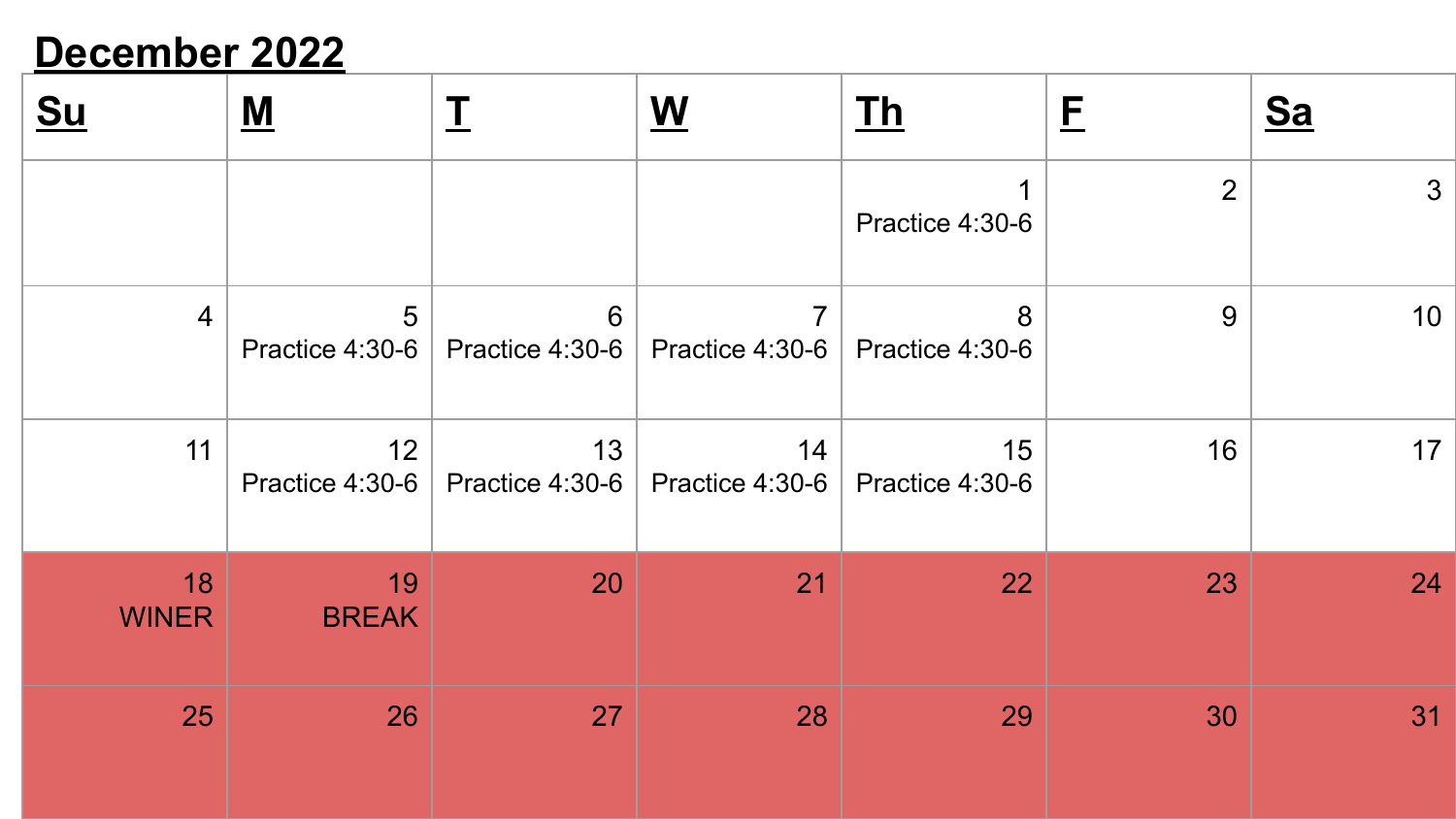## **January 2023**

| <u>Su</u> | <u>M</u>       |                                    | $\underline{\mathbf{W}}$ | <u> Th</u>                         | E  | <u>Sa</u>      |
|-----------|----------------|------------------------------------|--------------------------|------------------------------------|----|----------------|
| 1         | $\overline{2}$ | 3<br>Practice 4:30-6               | 4<br>Practice 4:30-6     | 5<br>Practice 4:30-6               | 6  | $\overline{7}$ |
| 8         | 9              | 10 <sup>1</sup><br>Practice 4:30-6 | 11<br>Practice 4:30-6    | 12 <sub>2</sub><br>Practice 4:30-6 | 13 | 14             |
| 15        | 16             | 17<br>Practice 4:30-6              | 18<br>Practice 4:30-6    | 19<br>Practice 4:30-6              | 20 | 21             |
| 22        | 23             | 24<br>Practice 4:30-6              | 25<br>Practice 4:30-6    | 26<br>Practice 4:30-6              | 27 | 28             |
| 29        | 30             | 31<br>Practice 4:30-6              |                          |                                    |    |                |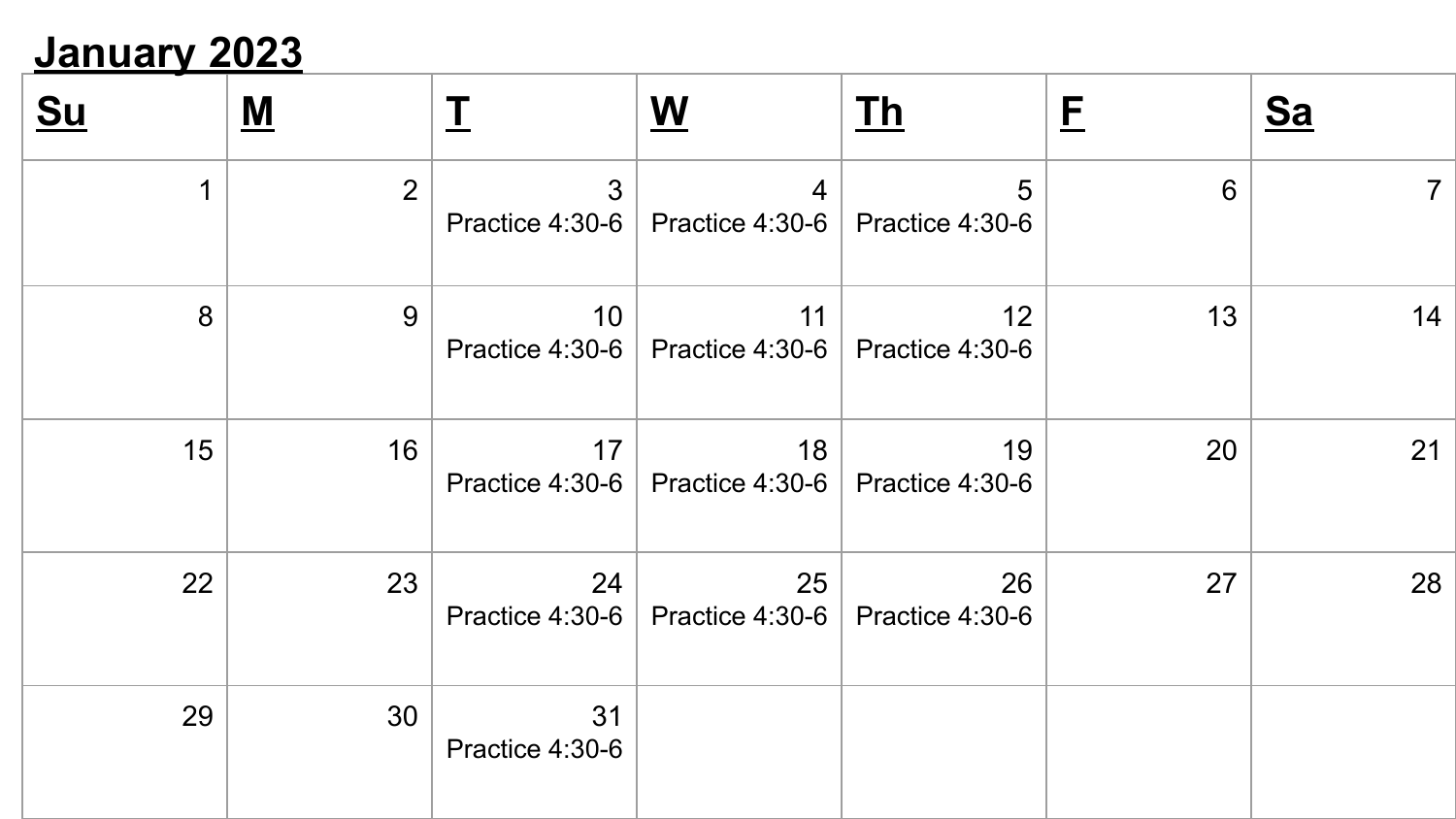## **February 2023**

| <u>Su</u> | $\underline{\mathbf{M}}$ |                                   | W                     | <u>Th</u>                         | E              | $S_{a}$ |
|-----------|--------------------------|-----------------------------------|-----------------------|-----------------------------------|----------------|---------|
|           |                          |                                   | Practice 4:30-6       | $\overline{2}$<br>Practice 4:30-6 | $\mathfrak{S}$ | 4       |
| 5         | 6                        | $\overline{7}$<br>Practice 4:30-6 | 8<br>Practice 4:30-6  | 9<br>Practice 4:30-6              | 10             | 11      |
| 12        | 13                       | 14<br>Practice 4:30-6             | 15<br>Practice 4:30-6 | 16<br>Practice 4:30-6             | 17             | 18      |
| 19        | 20                       | 21<br>Practice 4:30-6 $ $         | 22<br>Practice 4:30-6 | 23<br>Practice 4:30-6             | 24             | 25      |
| 26        | 27                       | 28<br>Practice 4:30-6             |                       |                                   |                |         |